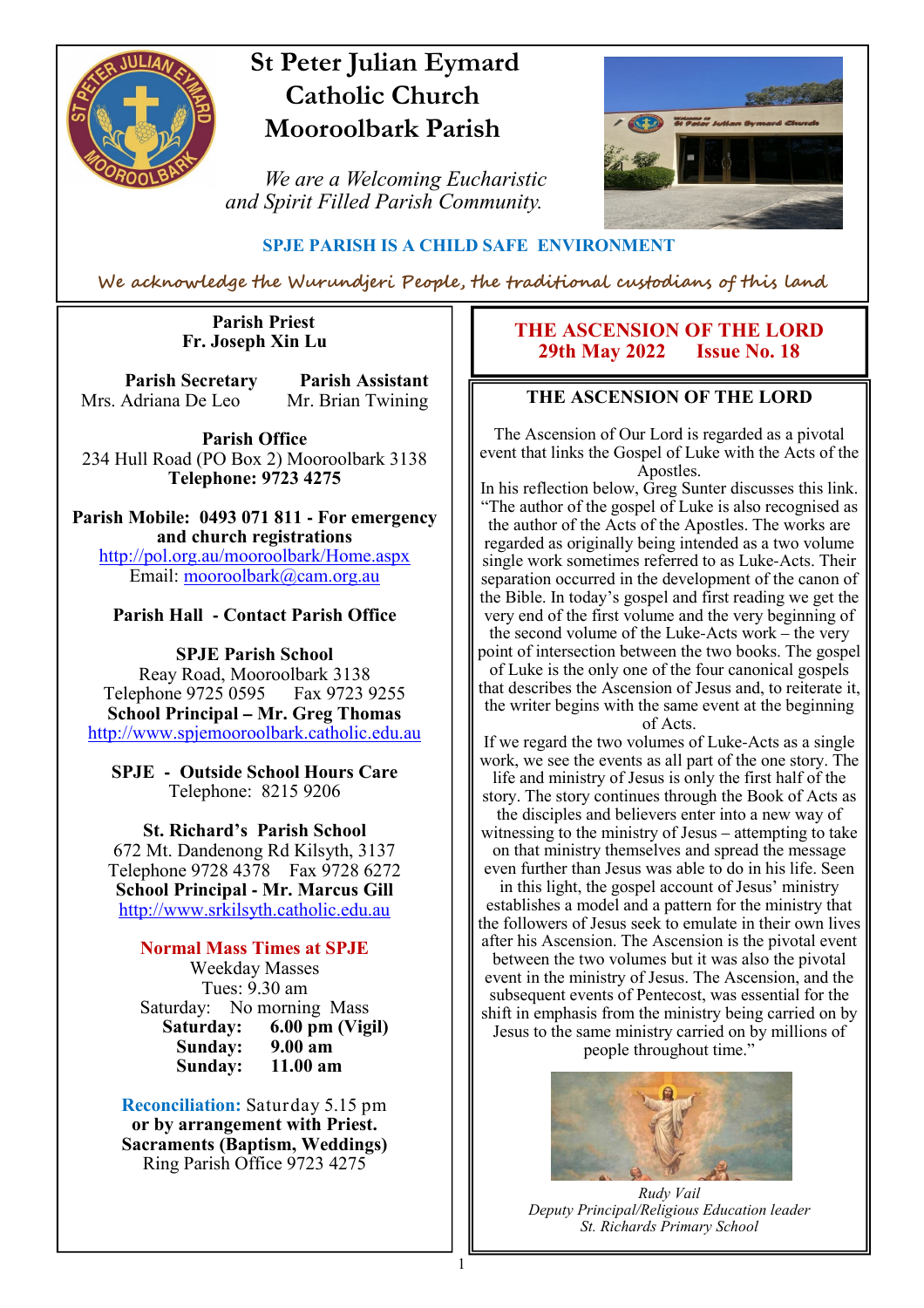### **PARISH CALENDAR 2022**

| 28/29th May THE ASCENSION OF THE LORD |
|---------------------------------------|
| Private Baptism - 4.30pm              |
| <b>FIRST EUCHARIST SPJE- 6pm</b>      |
| Baptism Welcome 9am & 11am            |
| <b>FIRST EUCHARIST SPJE - 11am</b>    |
|                                       |

#### **JUNE**

#### **4/5th June PENTECOST SUNDAY Propagation of the Faith Appeal All Masses**<br>4th Sat Private Bap Private Baptism - 11am **FIRST EUCHARIST SPJE - 6pm**<br>5th Sun **FIRST EUCHARIST SPJE - 11am** 5th Sun **FIRST EUCHARIST SPJE - 11am** Baptism Welcome - 9am 9th Thur Baptism Meeting Church - 7pm Margaret Vallence & Lili Stride

#### **11/12th June THE MOST HOLY TRINITY**

Baptism - 9am & 11am<br>15th Wed Confirmation Family N Confirmation Family Night Church 7.30pm

## **ROSTERS**

**Counters - Month of June**  Joan & Maurie Prendergast

**Flowers - Month of June**  Visi Maka

**Church Cleaners - Month of June** Kevin Dwyer, Ged Wright

*(Please collect church key from parish office Monday* **-** *Friday, 9am* **-** *4pm)*

# **<u>Readers and Commentators - 4/5th June</u>**<br>**6.00 pm** Dympna Beard, Angela Stainwa

Dympna Beard, Angela Stainwall 9.00 am Tim Newcomb, Volunteer<br>11.00am Jun Romero, Volunteer Jun Romero, Volunteer

# **Musicians - 4/5th June**

6.00 pm T.B.A.<br>9.00 am T.B.A. 9.00 am T.B.A. 11.00am

### **Weekday Mass Times**

**MAY Tuesday 9.30am** 

#### **Readings for Next Week - 5th June**

Acts 2:1-11; Ps103:1,24,29-31,34; Rom 8:8-17; Jn14:15-16,23-26

### **Prayers for the Sick**

We pray for parishioners and friends who are ill;

*James Devlin, James Brien, Eleanor Thompson, Patricia Fenton, Patricia Koblar, Brenda Corrigan, Vic Garcia, Pam Stephens, Hyacinth Pereira & Judith Fitzgerald .*

# **f Remembrance Diary f**

We remember those who have died, especially **Vittoria Cuzzupi**, and all those whose anniversaries occur about this time.

#### **28/5 to 3/6**

Ema Safar, Rohan &Amanda Byrnes, Frank Quinn, Don Campbell, George Cottin, Ivy Blandel, Margaret Merlo, Nora Walsh, Keith Westaway, Kathleen Commane, Loys Turner, Betsy Kennedy, Felix Soffici, Roma McWilliams, Stephen Douglas, Sybil Waring, Verna Harnetty, Victor Trudgen, Adrian Tobin, Mick Guglielmi, Antonio Molluso, Brendan Tate, atherine Gangell, Eve Warren, Francesco Piccolo, John Peters, Peter Briglia, Annie Burns, Immacolata Sainato, Sheila Staunton & Mary Woods.

#### **VOLUNTEER OPPORTUNITY ASSISTING REFUGEE STUDENTS MERCY CONNECT MELBOURNE**/ **Mercy Works Ltd.**

is currently recruiting volunteers to academically support Refugee and Asylum Seekers in Primary and Secondary schools across the Melbourne Archdiocese and also adult centre. Experience working in an educational setting is preferred but not limited to. Please contact Sr. Mary Lewis RSM for an application form and further information. The training day is in July.

> **Email**: somml@bigpond.com (preferred for contact) **Website**: www.mercyworks.org.au **Tel:** 9326 1895